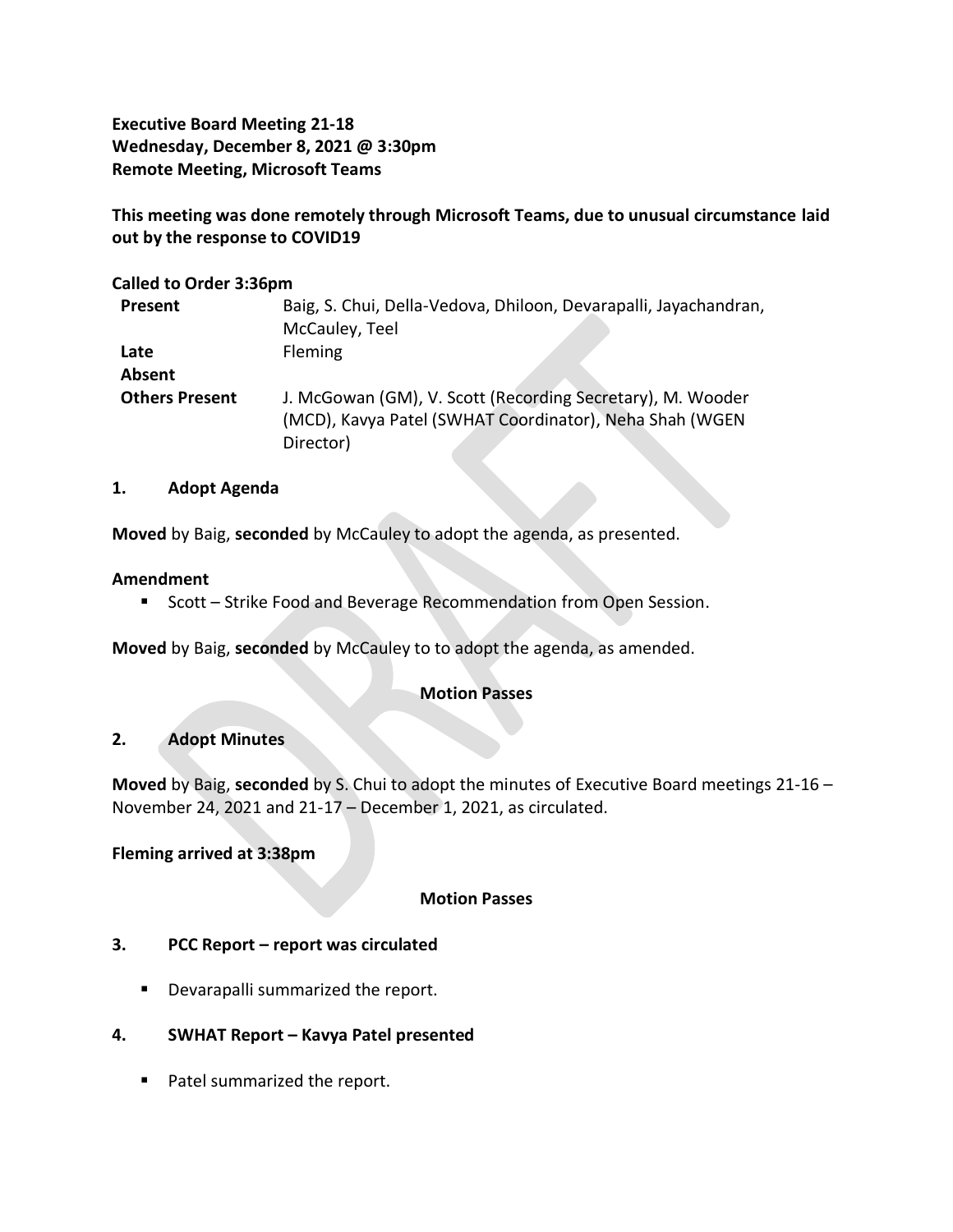#### **Questions**

- Wooder stated that he would be happy to help and has spoken to the Director of HR and is aware of what's going on. He stated that they will continue to promote SWHAT. Wooder stated that he understood that Patel was looking for a certain number to meet historic service offerings and asked if this was the number they had in the past. Patel responded that they would like the service to be operational and could look into if anything needs to be adjusted. They explained that they had 60 volunteers before the pandemic but wasn't sure about how the response to COVID-19 would create restrictions.
- Scott pointed out that if they wanted 10 walkers per shift that the MUSC lounge that was secured for SWHAT would hold that many with two members being allowed in MAPS for a total of 12 per shift. Patel stated that they forgot that the MUSC space would accommodate 10 people.

# **5. WGEN Report – Neha Shah presented**

■ Shah summarized the report.

# **6. Compensation of Benefits Review**

- McGowan explained that they will be sending out an RFP to get costing for a review. He explained that the goal was to find someone to partner with to make sure staff pay was market competitive and in compliance with the pay equity legislation. He explained that they've been having a hard time finding qualified candidates for positions. McGowan added that the last time this was taken on was back in 2013 so this was overdue. He stated that they were hoping to have the RFP concluded by early January with bringing the fee to MSU inc once concluded. McGowan added that historically these reviews cost anywhere from \$15,000 to \$28,000. He stated that it would be interesting to see this initiative in today's market.
- Della-Vedova asked if in the past this was well received and useful.
- McGowan answered that in the years he has been with the MSU they have undertaken two reviews. He stated that this resulted in amending the pay structure and how to do wage reviews. McGowan added that they may find that with regards to minimum wage going up the MSU are no longer market competitive with salaried positions. He explained that they would also look at benefits and flex time being on par with the market.

## **7. Closed Session**

**Moved** by S. Chui, **seconded** by Baig that the Executive Board move into Closed Session.

## **Motion Passes**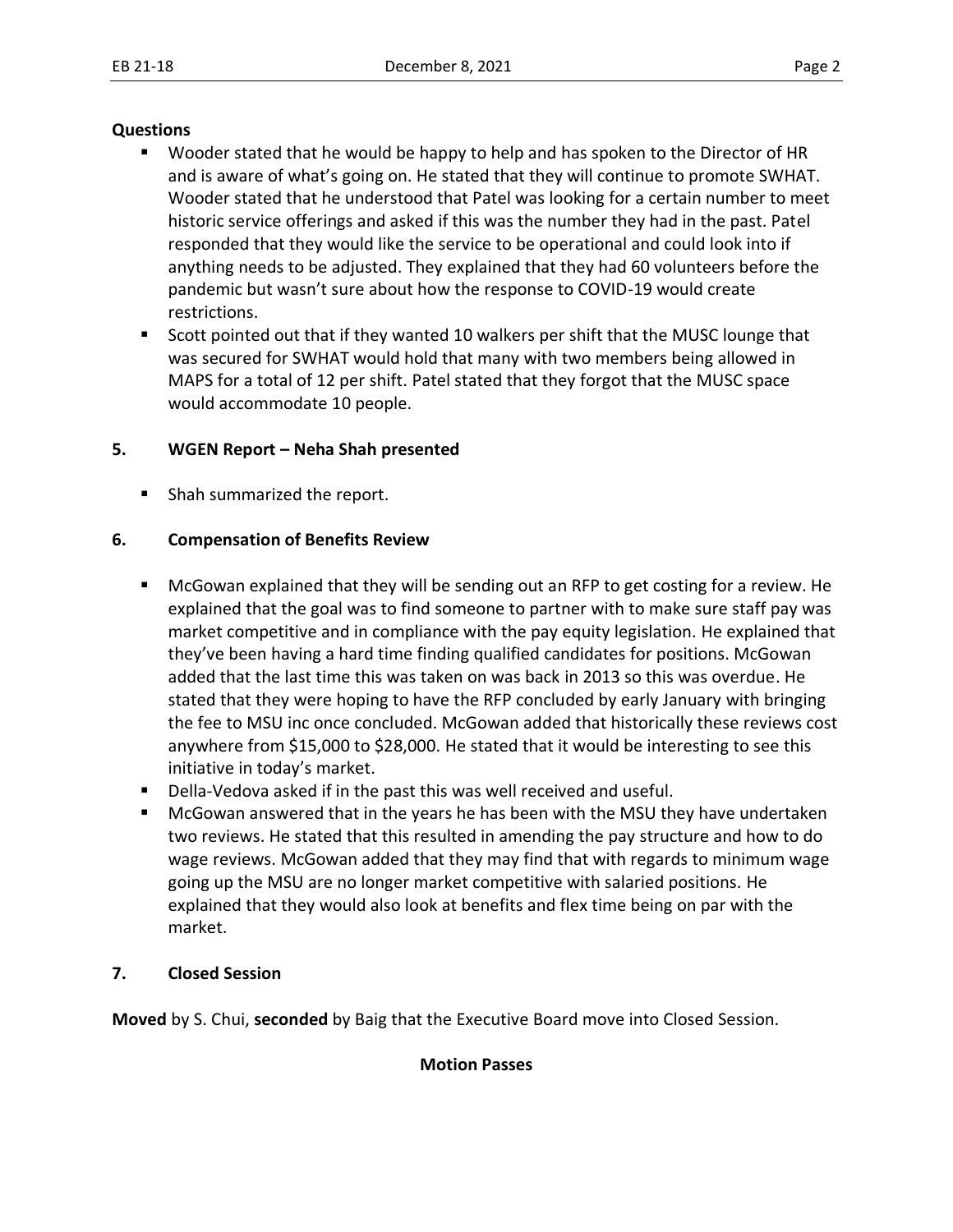## **Return to Open Session**

#### **Rise and Report**

■ Della-Vedova reported that the Board had a discussion in closed session about Food and Beverage Ad-Hoc Committee recommendations. They stated that the Board discussed the pros and cons as well as the recommendations that were specific to the motion being brought forward.

**Moved** by S. Chui, **seconded** by Baig that the Executive Board approves a partnership agreement with Compass Group, Chartwells under the follow conditions  

- a. The minimum financial terms are as outlined in the current proposal
- b. An Advisory Committee is struck to provide oversight of the partnership and meet its intended purposes. This is to comprise of SRA, MSU Board of Directors, MSU staff and Chartwell representatives
	- i. The purpose of Advisory Committee will be to provide guidance for all operations including but not limited to;
		- 1. Product offerings
		- 2. Service delivery
		- 3. Marketing and Promotions
		- 4. Space utilization
		- 5. Staffing
		- 6. Financial performance and Capital Investment
- c. Recognizing the services would be led by a  $3<sup>rd</sup>$  party management staff, full-time undergraduates be given first opportunity for employment at all locations. Staff will be provided training comparable with what is provided within the McMaster community
- d. Similar employment opportunities be given to current management staff with **Chartwells**
- e. The partnership be evaluated during the 2024-25 year to evaluate if it is meeting its intended purpose of financial viability, student enjoyment and value to students
- f. The agreement is reviewed by legal counsel
- S. Chui stated that McGowan went over any questions that they all had and it seems as though Compass Group seems to suit our needs the most, and that the Board should move forward with this motion.

## **Vote on Motion**

## **Motion Passes**

## **8. Strike Hiring Committees**

■ Devarapalli went over the requirements for hiring committees.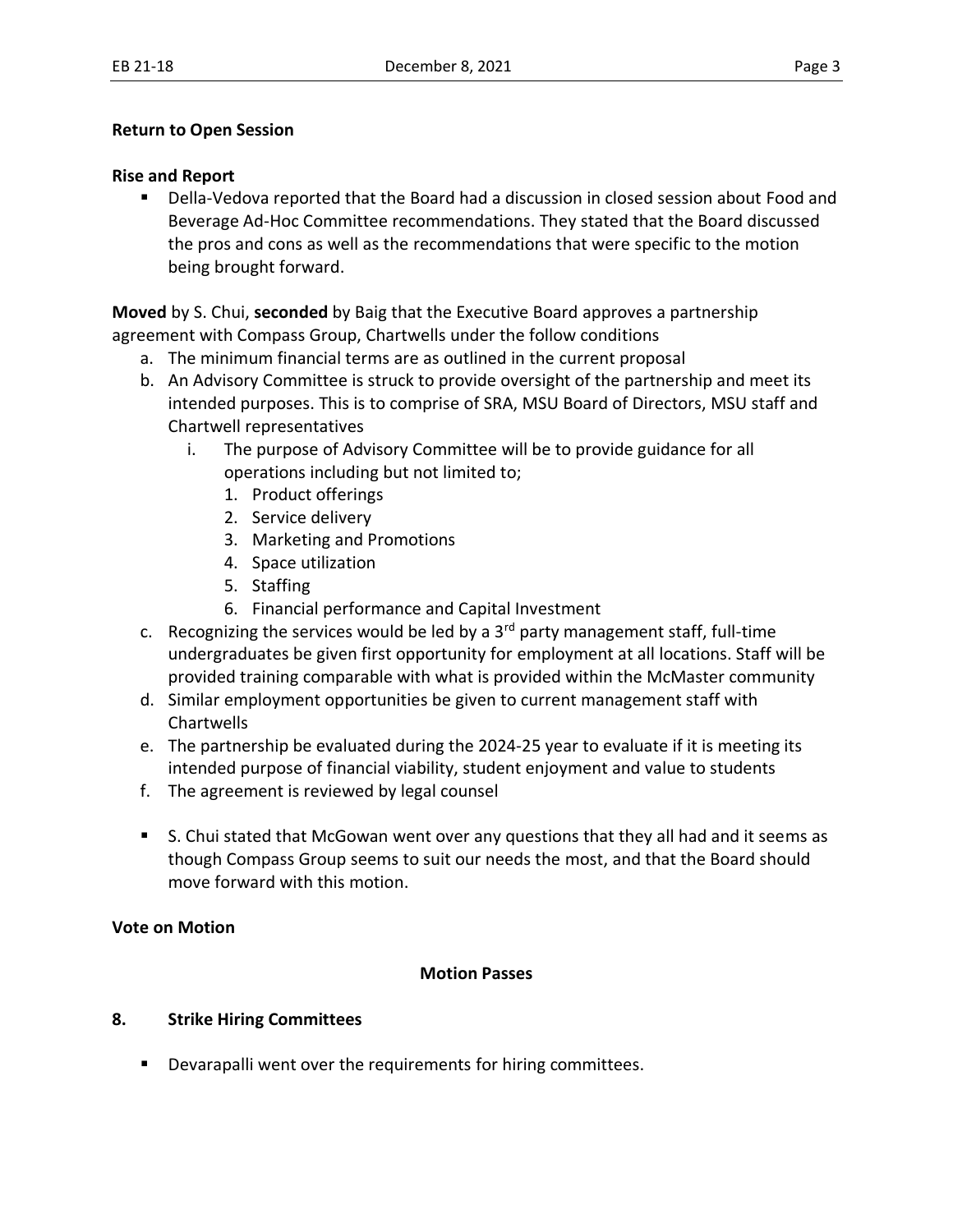# **a) PCC Director**

**Moved** by Della-Vedova, **seconded** by S. Chui that Executive Board strike a hiring board for the Pride Community Centre (PCC) Director consisting of the Vice-President (Administration), the outgoing Pride Community Centre Director, an Equity and Inclusion Office representative, an Executive Board Member, and an alternate Executive Board member.

# **Nominations**

- Della-Vedova
- S. Chui Alternate

# **Vote on Motion**

#### **Motion Passes**

# **b) SHEC Director**

**Moved** by S. Chui, **seconded** by Baig that Executive Board strike a hiring board for the Student Health Education Centre (SHEC) Director consisting of the Vice-President (Administration), the outgoing Student Health Education Centre Director, a Student Wellness Centre Representative, an Executive Board Member, and an alternate Executive Board member.

## **Nominations**

- Fleming
- Baig Alternate

## **Vote on Motion**

## **Motion Passes**

## **c) WGEN Director**

**Moved** by S. Chui, **seconded** by Baig that Executive Board strike a hiring board for the Women and Gender Equity Network (WGEN) Director consisting of the Vice-President (Administration), the outgoing Women and Gender Equity Network Director, an Executive Board Member, and an alternate Executive Board member 

## **Nominations**

- Fleming
- S. Chui Alternate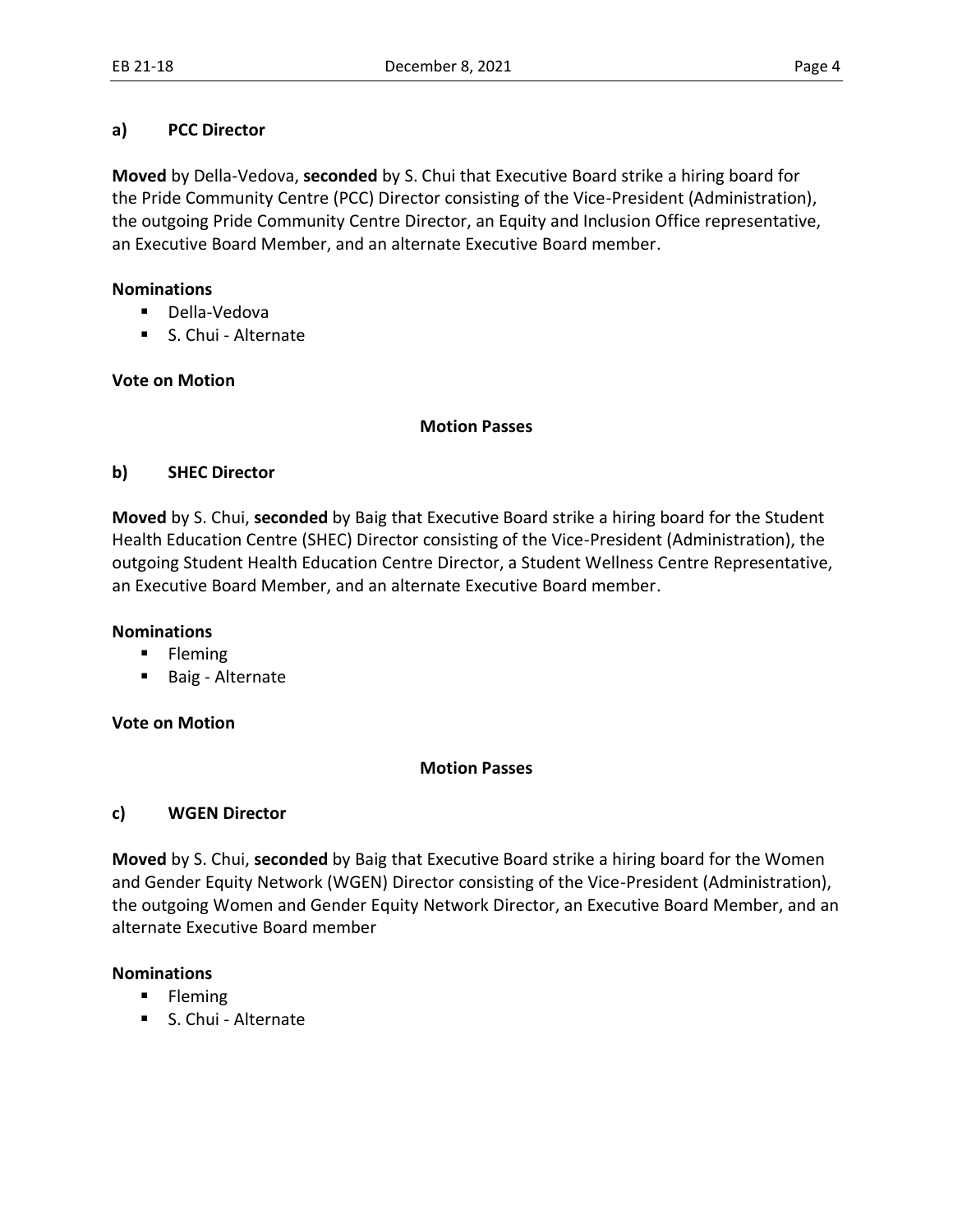#### **Vote on Motion**

## **Motion Passes**

#### **d) Maccess Director**

**Moved** by Baig, **seconded** by S. Chui that Executive Board strike a hiring board for the Maccess Director consisting of the Vice-President (Administration), the outgoing Maccess Director, an Executive Board Member, and an alternate Executive Board member 

#### **Nominations**

- Della-Vedova
- Baig Alternate

## **Vote on Motion**

#### **Motion Passes**

#### **e) Diversity Services Director**

**Moved** by Baig, **seconded** by S. Chui that Executive Board strike a hiring board for the Diversity Services Director consisting of the Vice-President (Administration), the outgoing Diversity Services Director, an Equity and Inclusion Office representative, a University representative, an Executive Board Member, and an alternate Executive Board member 

## **Nominations**

- Dhiloon
- Jayachandran Alternate

## **Vote on Motion**

#### **Motion Passes**

## **f) Macademics Coordinator**

**Moved** by S. Chui, **seconded** by Jayachandran that Executive Board strike a hiring board for the Macademics Coordinator consisting of the Vice-President (Administration), the outgoing Macademics Coordinator, an Executive Board Member, and an alternate Executive Board member.

#### **Nominations**

- Teel
- Della-Vedova alternate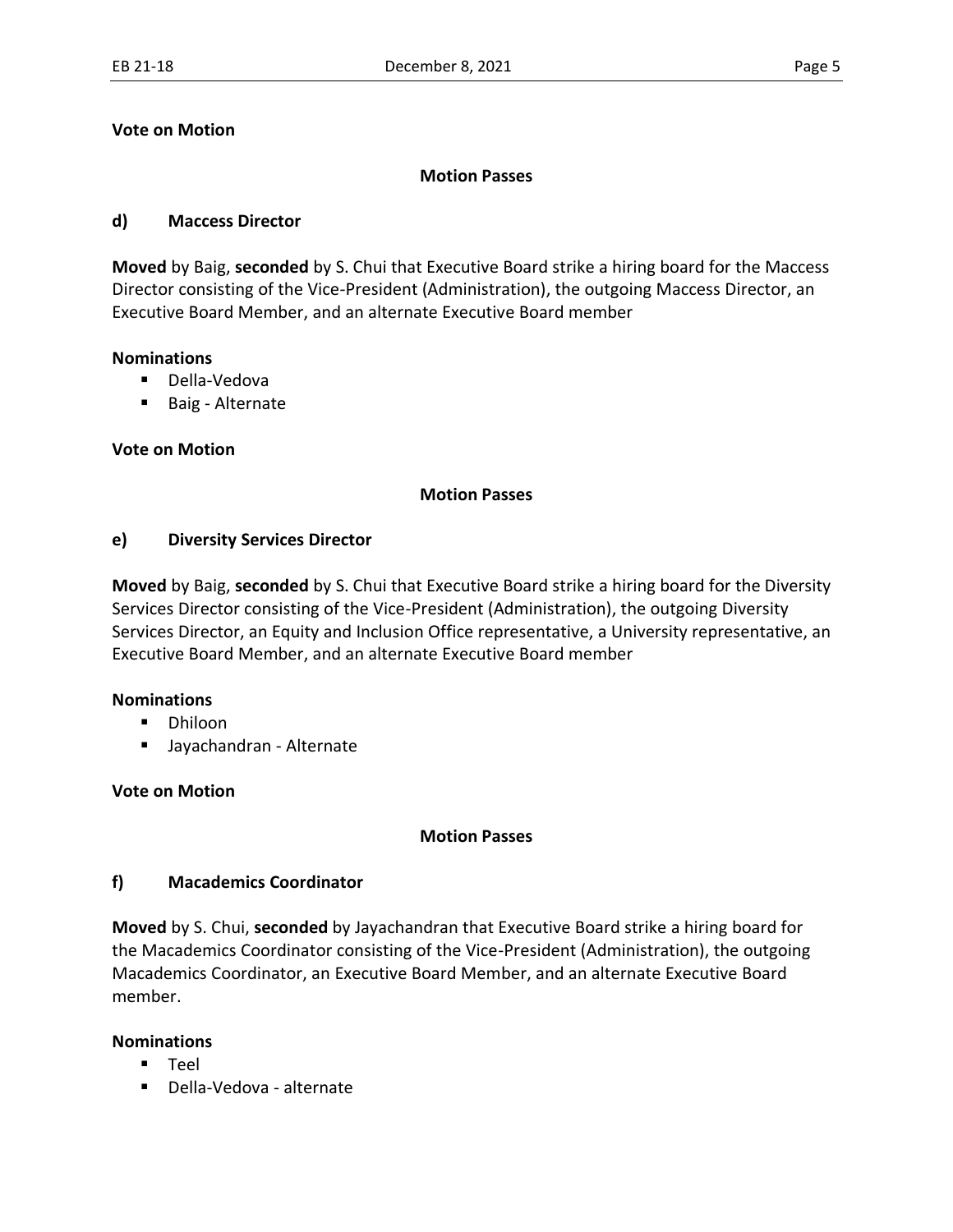# **Vote on Motion**

## **Motion Passes**

# **g) FCC Director**

**Moved** by S. Chui, **seconded** by Baig that Executive Board strike a hiring board for the Food Collective Centre Director consisting of the Vice-President (Administration), the outgoing Food Collective Centre Director, an Executive Board Member, and an alternate Executive Board member 

## **Nominations**

- **■** Fleming
- Baig Alternate

## **Vote on Motion**

## **Motion Passes**

#### **h) CRO**

**Moved** by S. Chui, **seconded** by Baig that Executive Board strike a hiring board for the Chief Returning Officer consisting of the Vice-President (Administration), the outgoing Chief Returning Officer, the Administrative Services Coordinator, an Executive Board Member, and an alternate Executive Board member 

#### **Nominations**

- Dhiloon
- Baig Alternate

## **Vote on Motion**

## **Motion Passes**

## **i) Spark Director**

**Moved** by S. Chui, **seconded** by Baig that Executive Board strike a hiring board for the Spark Director consisting of the Vice-President (Administration), the outgoing Spark Director, an Executive Board Member, and an alternate Executive Board member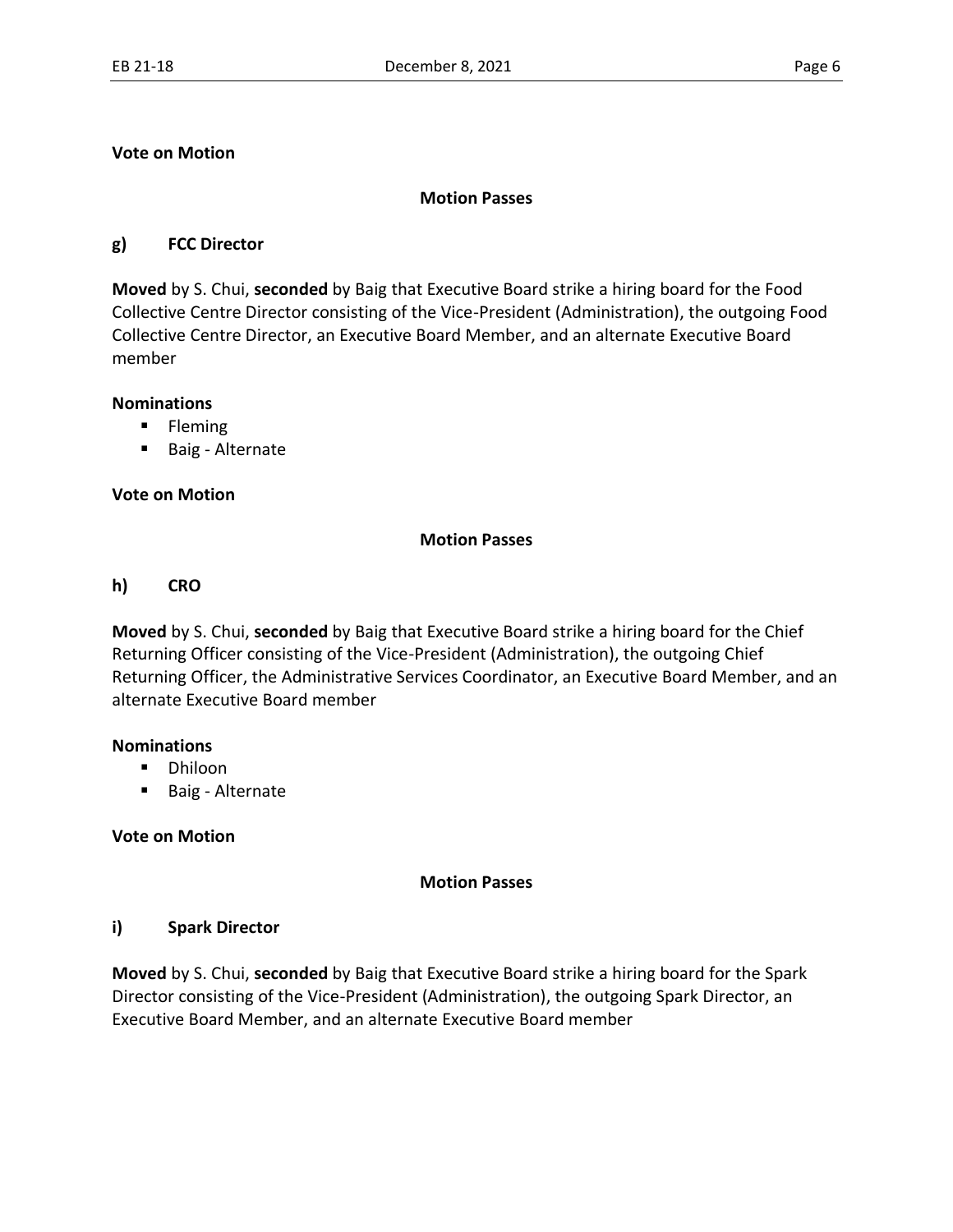#### **Nominations**

- Teel
- S. Chui Alternate

#### **Vote on Motion**

#### **Motion Passes**

## **j) Maroons Coordinator**

**Moved** by S. Chui, **seconded** by Baig that Executive Board strike a hiring board for the Maroons Coordinator consisting of the Vice-President (Administration), the outgoing Maroons Coordinator, an Executive Board Member, and an alternate Executive Board member 

#### **Nominations**

- S. Chui
- Dhiloon Alternate

#### **Vote on Motion**

#### **Motion Passes**

#### **k) FYC Coordinator**

**Moved** by Baig, **seconded** by S. Chui that Executive Board strike a hiring board for the First Year Council Coordinator consisting of the President, the outgoing First Year Council Coordinator, an Executive Board Member, and an alternate Executive Board member 

#### **Nominations**

- Dhiloon
- Baig Alternate

#### **Vote on Motion**

#### **Motion Passes**

#### **l) EFRT Director**

**Moved** by S. Chui, **seconded** by Baig that Executive Board strike a hiring committee for the EFRT Director, consisting of the Vice-President (Administration), one (1) Executive Board member, the Medical Director, a rep from Security Services, and the outgoing EFRT Director and an alternate Executive Board member.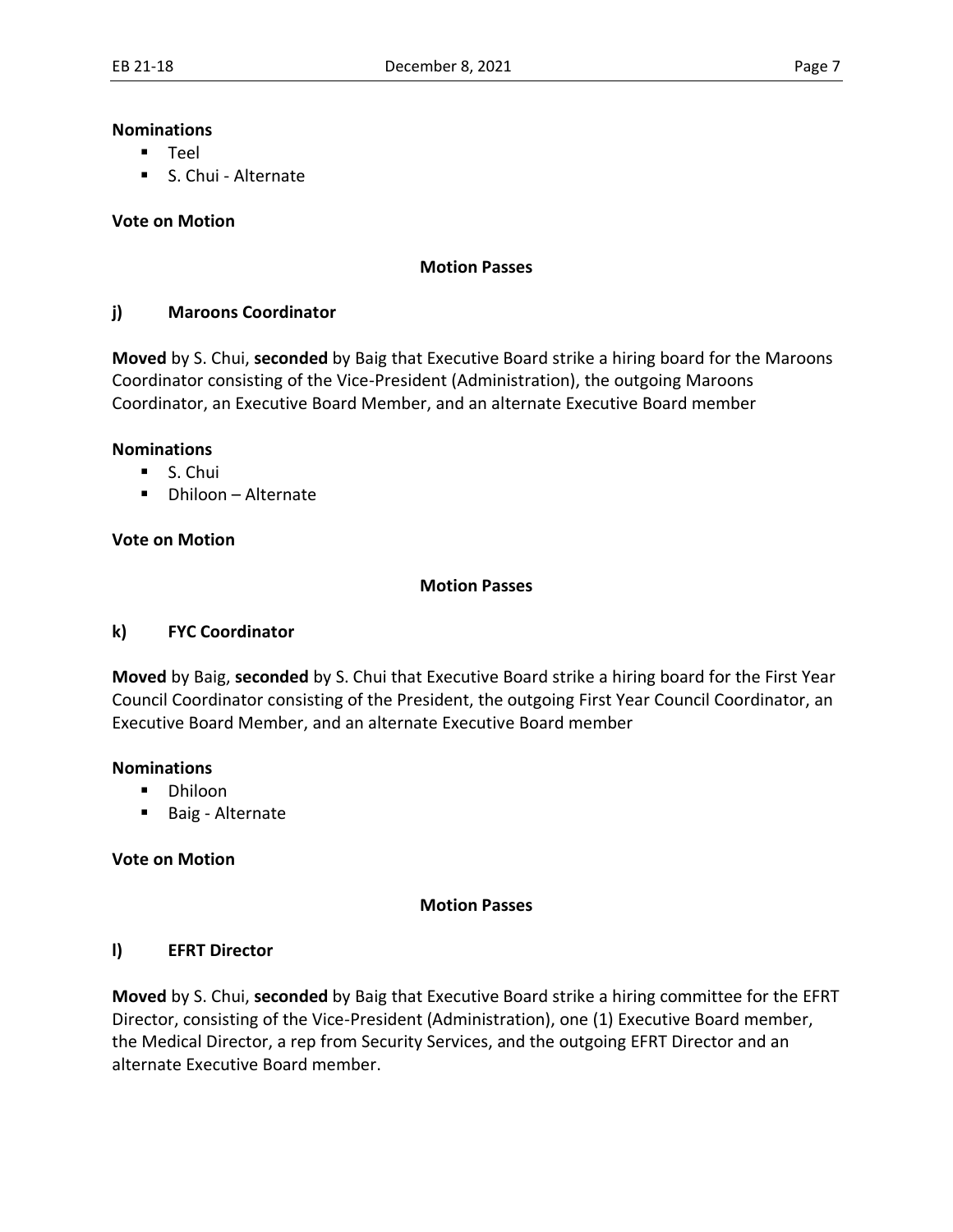#### **Nominations**

- S. Chui
- Della-Vedova Alternate

## **Vote on Motion**

#### **Motion Passes**

## **m) SWHAT Coordinator**

**Moved** by S. Chui, **seconded** by Baig that Executive Board strike a hiring board for the SWHAT Coordinator consisting of the Vice-President (Administration), the outgoing SWHAT Coordinator, an Executive Board Member, and an alternate Executive Board member 

#### **Nominations**

- Jayachandran
- Teel Alternate

## **Vote on Motion**

## **Motion Passes**

## **9. Information and Questions**

■ Wooder stated that there was promotions for the Grind, offering half-priced lattes from 830-1030 for the exam period. He added that Campus Events started the 12 days of exams promo, and they could enter to win each day. Wooder reported that PTM roles are now online.

## **10. Other Business**

## **a) Sponsorship & Donations Committee Recommendations – Shania Atcha**

■ Jayachandran went over the recommendation that was circulated.

**Moved** by S. Chui, **seconded** by Baig that the Executive Board approve the recommendation from the Sponsorship and Donations Committee to provide a \$250 donation to Shania Atcha, as circulated.

#### **Motion Passes**